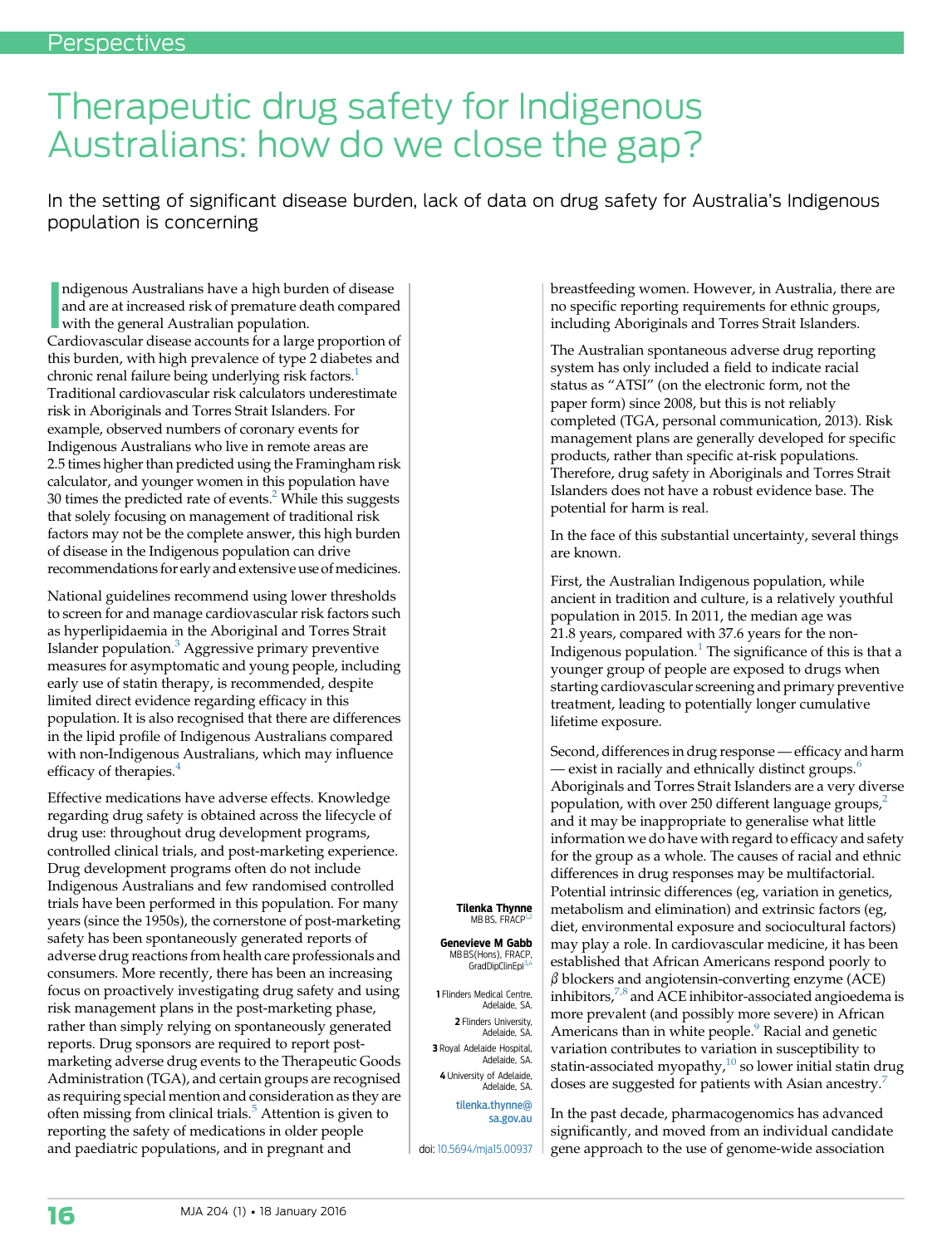studies — that is, studies that compare the genomes of those affected by a disorder or drug-induced adverse effect to the genomes of those who are unaffected. Genome-wide association studies have consistently identified common variants in SLCO1B1 (a gene encoding the organic anion-transporting polypeptide OATP1B1, which regulates hepatic uptake of statins) that are strongly associated with an increased risk of statininduced myopathy. $^{11}$  The prospective use of genotyping can help avoid adverse pharmacogenomic effects. Genotyping can also prevent classification of whole populations as diverse ethnic groups that are at universally high risk. For example, the Han Chinese have been identified as being at higher risk of Stevens-Johnson syndrome and associated severe toxic epidermal necrolysis when treated with carbamazepine. However, the discovery that HLA-B\*1502 carriers are the at-risk group has enabled successful genotype screening and treatment of HLA-B\*1502-negative Han Chinese without any instances of Stevens-Johnson syndrome or toxic epidermal necrolysis.<sup>[12](#page-2-0)</sup>

## "it may be inappropriate to generalise what little information we do have with regard to efficacy and safety"

Third, it is known that harm occurs. In recent years, evidence has emerged from case reports and case series regarding drug safety and adverse drug reactions in Indigenous Australians, and some very significant adverse events from use of marketed medications have been published. Indigenous Australians may be at higher risk of serious, and potentially fatal, statinassociated myotoxicity, $13-15$  particularly in the setting of vitamin D deficiency.<sup>[14](#page-2-0)</sup> Recently, three cases of ACE inhibitor-associated angioedema involving airway compromise in Aboriginal Australians were reported.<sup>[16](#page-2-0)</sup> A genetic predisposition to a specific adverse drug reaction in the Indigenous population has also been suggested; a shared HLA-B allele was identified in three unrelated Indigenous patients who had severe phenytoin hypersensitivity syndrome, two of whom  $died.<sup>1</sup>$ 

The paucity of data on potential adverse drug reactions in the setting of a marked disparity in health standards between Indigenous and non-Indigenous Australians is of great concern. It is time to close the gap in drug safety information for Indigenous Australians. How will this be achieved?

The challenge is made greater by having to carefully balance the significant need for drug safety data while not further disadvantaging Aboriginals and Torres Strait Islanders. It is unrealistic and probably unethical to demand that all drugs be tested in an Aboriginal and Torres Strait Islander population before TGA approval. The financial costs alone would be prohibitive and this would significantly delay the introduction of new medications into the Australian market. This would also place a disproportionate burden on a minority group in terms of drug trial participation.

It is in the post-marketing space that a comprehensive and proactive approach to addressing drug safety in Indigenous Australians is urgently needed. The community as a whole — including health care providers, professional organisations, patients and regulators needs to recognise the significant lack of drug safety data available for Indigenous Australians and actively participate in promoting safety, including adverse event reporting.

All policies and guidelines promoting the quality use of medicine in the Aboriginal and Torres Strait Islander population must include a robust pharmacovigilance strategy and an acknowledgement of the limitations of drug safety information in this population. The assessment and management of potential adverse drug reactions should be part of any comprehensive health care program. Aboriginal health care workers, like all health care professionals, need training in pharmacovigilance, the principles of drug safety, and the identification and reporting of adverse drug reactions. This should be accompanied by culturally appropriate resources and tools to help them and their patients identify and manage adverse drug reactions. When adverse drug reactions do occur, these should be thoroughly investigated.<sup>[18](#page-2-0)</sup> Advances in other industries, typically aviation, have come from engaging with failures and investigating and reviewing bad outcomes.<sup>[19](#page-2-0)</sup>

The same can be said of drug safety for Aboriginals and Torres Strait Islanders as for pharmacovigilance in general; it is not enough to be "content with an absence of evidence on harms ... we need to move to a position where we have evidence of absence of harm<sup>". [20](#page-2-0)</sup>

Competing interests: No relevant disclosures.

Provenance: Not commissioned: externally peer reviewed.

 $@$  2016 AMPCo Pty Ltd. Produced with Elsevier B.V. All rights reserved.

References are available online at [www.mja.com.au](http://www.mja.com.au).